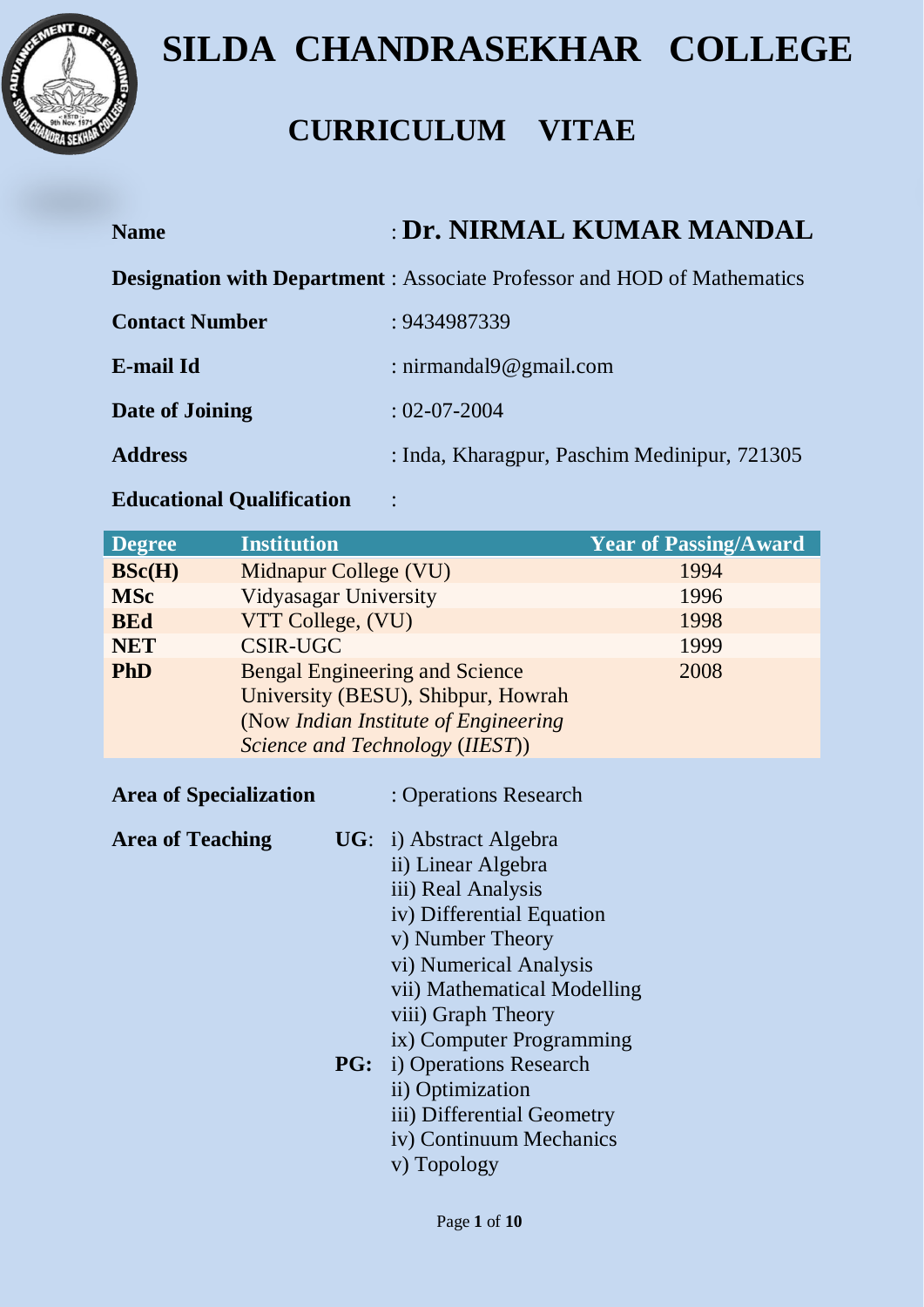

| <b>Teaching Experience</b><br>$: 21$ years |                               |                          |  |  |
|--------------------------------------------|-------------------------------|--------------------------|--|--|
| <b>Designation</b>                         | <b>Institution</b>            | <b>Duration</b>          |  |  |
| <b>Assistant Teacher</b>                   | Haludbari High School (HS)    | 04-02-1999 to 22-05-2002 |  |  |
| Lecturer                                   | Subarnarekha Mahavidyalaya    | 23-05-2002 to 29-02-2004 |  |  |
| <b>Guest Faculty</b>                       | BESU, Shibpur, Howrah         | 01-01-2003 to 31-10-2006 |  |  |
| Lecturer                                   | Silda Chandrasekhar College   | 02-07-2004 to 31-12-2005 |  |  |
| <b>Assistant Professor</b>                 | Silda Chandrasekhar College   | 01-01-2006 to 01-07-2016 |  |  |
| <b>Associate Professor</b>                 | Silda Chandrasekhar College   | $02 - 07 - 2016 -$       |  |  |
| <b>Guest Faculty</b>                       | Midnapur College (PG Section) | $2015 - 2018$            |  |  |
| <b>Guest Faculty</b>                       | Netaji Subhas Open University | $01 - 12 - 2005 -$       |  |  |
|                                            | (PG Section)                  |                          |  |  |
| <b>Guest Faculty</b>                       | Mahishadal Raj College (PG    | $2016 - 2018$            |  |  |
|                                            | Section)                      |                          |  |  |
| <b>Guest Faculty</b>                       | Raja Narendralal Khan Women's | 2019                     |  |  |
|                                            | College (PG Section)          |                          |  |  |
| <b>Guest Faculty</b>                       | Vidyasagar University, MCA    | 2017                     |  |  |
|                                            | Dept                          |                          |  |  |
| <b>Guest Faculty</b>                       | Vidyasagar University, DDE    | 2017                     |  |  |

### **Participation in Administrative/Academic Activities** :

|    | 1. Member of Governing Body                                              | $2006 -$      |
|----|--------------------------------------------------------------------------|---------------|
|    | 2. Member of Finance Committee                                           | $2006 -$      |
|    | 3. Member of Library Committee                                           | $2004 -$      |
| 4. | Superintendent of Boys' Hostel                                           | $2005 - 2008$ |
|    | 5. Secretary and Programme Officer of NSS Advisory Committee 2006 – 2010 |               |
|    | 6. Convenor of Students' welfare Sub-Committee                           | $2006 -$      |
|    | 7. Coordinator of IQAC                                                   | $2007 - 2016$ |
|    | 8. Co-ordinator of Entry into Service                                    | $2011 - 2014$ |
|    | 9. Supervisor of VU Examination Committee                                | $2013 - 2015$ |
|    | 10. Nodal Officer of UGC Community College                               | $2013 - 2016$ |
|    | 11. Member of Board of Management of Community College                   | $2013 - 2016$ |
|    | 12. Member of Board of Studies of Community College                      | $2013 - 2016$ |
|    | 13. Convenor of Grievance Redressal Cell                                 | $2013 -$      |
|    | 14. Convenor of Admission Sub-Committee                                  | $2014 -$      |
|    | 15. Member of advisory committee of VU Examination                       | $2015 -$      |
|    | 16. Coordinator of NAAC                                                  | $2016 -$      |
|    | 17. Member of routine committee                                          | $2018 -$      |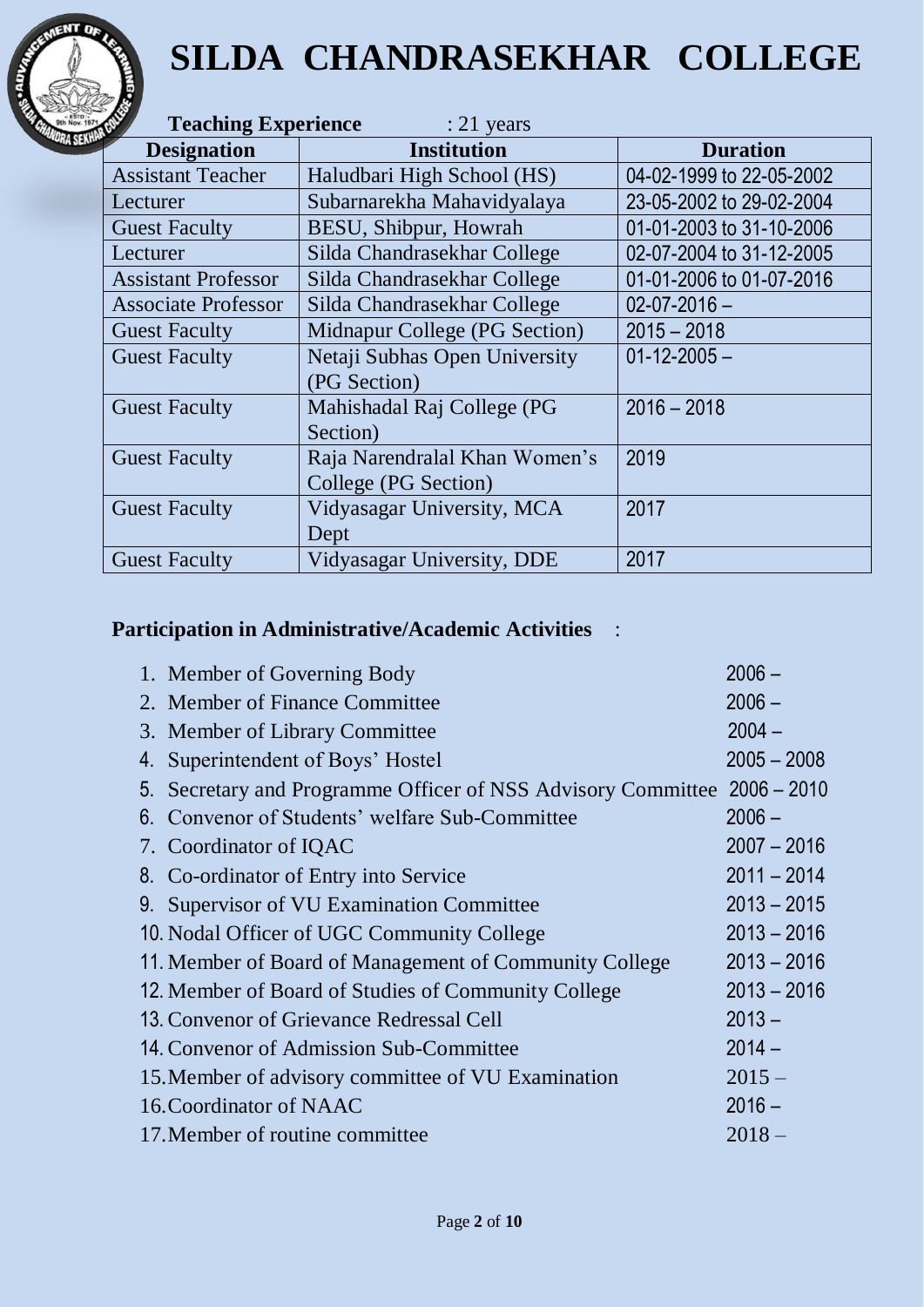

18.Member of BOS of BCA in VU 2009 – 2013

19. Member of UGC Building Committee of Kharagpur College 2011 – 2013

#### **Conference/Seminar/Workshop organised** :

| S1<br>N <sub>o</sub> | <b>Title of the Seminar/</b><br>Conference/<br>Workshop                                                                                                           | Year &<br>Role in the<br><b>Event</b>     | <b>Funding</b><br><b>Agency</b>               | Regional/<br>State/<br>National/<br><b>International</b> |
|----------------------|-------------------------------------------------------------------------------------------------------------------------------------------------------------------|-------------------------------------------|-----------------------------------------------|----------------------------------------------------------|
| $\mathbf{1}$         | 7-day Orientation<br>Programme on 'Marginal Stud<br>A step Towards Dignity'                                                                                       | 08.02.2014 to<br>14.02.2014.<br>Secretary | <b>UGC</b>                                    | <b>State Level</b>                                       |
| $\overline{2}$       | Workshop on 'Motivating<br>Programme to teacher for<br>acquiring classroom skills'                                                                                | 12.08.14<br>Convenor                      | <b>UGC</b>                                    | Regional                                                 |
| 3                    | Seminar on 'Improvement of<br>Teaching-Learning $\&$<br><b>Evaluation Process in</b><br>Undergraduate Courses'                                                    | 19.08.14<br>Convenor                      | <b>UGC</b>                                    | Regional                                                 |
| $\overline{4}$       | <b>Seminar on 'Future Prospects</b><br>of Automobile Engineering<br>(2 Wheeler Division)'                                                                         | 17.01.15<br>Convenor                      | Community<br>College<br>Scheme,<br><b>UGC</b> | <b>State Level</b>                                       |
| 5                    | Seminar on 'Human Rights'                                                                                                                                         | 11.02.15<br>Convenor                      | <b>State Legal</b><br>Authority,<br><b>WB</b> | Regional                                                 |
| 6                    | Seminar on 'The Emerging<br>Trends in Satellite and<br><b>Wireless Communication</b><br>Technologies'                                                             | 15.06.15<br>Convenor                      | Community<br>College<br>Scheme,<br><b>UGC</b> | <b>State Level</b>                                       |
| $\overline{7}$       | Workshop on 'Automobile<br>Servicing (Two wheelers)'<br>In association with George<br><b>Insoft Pvt Ltd and Industry</b><br>Partners, Honda, Hero, TVS,<br>Yamaha | 07.07.15<br>Convenor                      | Community<br>College<br>Scheme,<br><b>UGC</b> | <b>State Level</b>                                       |
| 8                    | <b>Workshop on Quality</b><br>Management and<br>Enhancement                                                                                                       | 23.9.15<br>Convenor                       | Silda C S<br>College                          | Regional                                                 |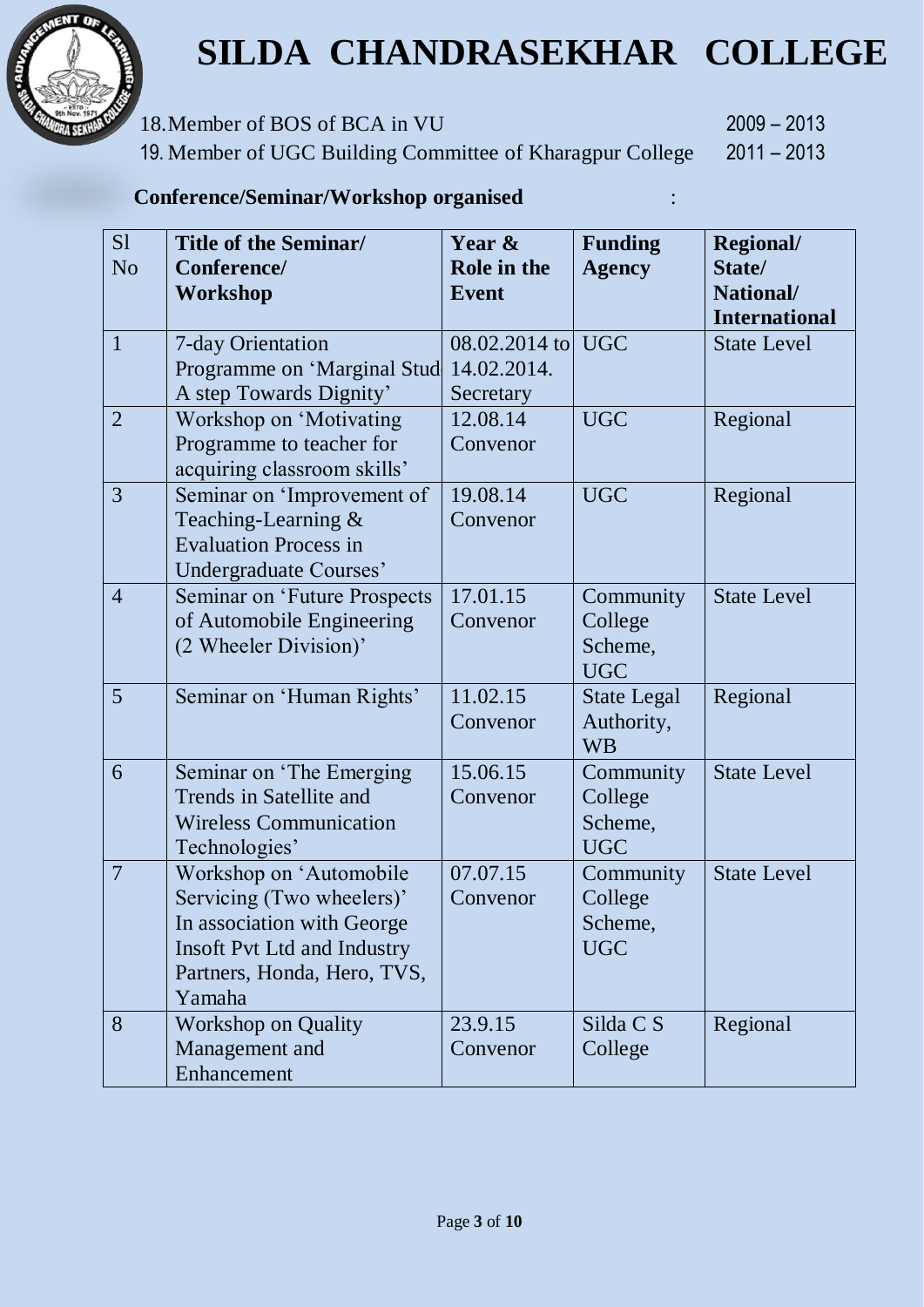

| <b><i>SI</i></b><br>N <sub>o</sub> | Title of the Seminar/<br>Conference/<br>Workshop                                         | Year &<br>Role in the<br><b>Event</b> | <b>Funding Agency</b>                       | <b>Regional/</b><br>State/<br>National/<br><b>International</b> |
|------------------------------------|------------------------------------------------------------------------------------------|---------------------------------------|---------------------------------------------|-----------------------------------------------------------------|
| 9                                  | Seminar on Women<br>Empowerment                                                          | 29.01.16<br>Secretary                 | Silda CS College                            | <b>State Level</b>                                              |
| 10                                 | Seminar on 'Impact of<br>Global Warming and its<br>Remedies'                             | 13.03.16<br>Secretary                 | Silda C S College                           | Regional                                                        |
| 11                                 | Excellence in Higher<br><b>Education: Challenges</b><br>And Remedies.<br>(NSEHECR-2016)  | 18.03.2016<br>Convenor                | Silda C S College                           | National                                                        |
| 12                                 | Human Rights: Trend and<br><b>Issues in Contemporary</b><br>World.                       | 17.03.2017<br>Secretary               | Silda CS College                            | National                                                        |
| 13                                 | Seminar on 'Computer<br>Programming Language'                                            | 20.03.17<br>Convenor                  | Dept of<br>Mathematics,<br>Silda CS College | Regional                                                        |
| 14                                 | Webinar on<br>'International Yoga Day'                                                   | 21.06.20<br>$Co-$<br>ordinator        | Silda CS College                            | <b>State Level</b>                                              |
| 15                                 | International Webinar on<br>'COVID-19 Pandemic<br>and Its Psychological<br>Consequences' | 07.07.20<br>Secretary                 | Silda CS College                            | International                                                   |

**Research Interest** : Inventory, Reliability, Supply Chain, Fuzzy number, Fuzzy Optimization

#### **List of research publications in national/international journals**:

- 1. **A multi-item inventory model with demand dependent unit cost: a geometric programming approach**, *Advances in Mathematical Statistical and Computational Methods in Science and Technology*, (2003) 259-274, Edited book by Prof S. Dey, Dept of Applied Mathematics, ISM, Dhanbad, Published by Pragati Prakashan, Meerut, UP, ISBN: 81-7556-598-5
- 2. **Multi-objective fuzzy inventory model with three constraints: A geometric programming approach**, *International Journal of Fuzzy Sets and Systems*, 150 (2005) 87-106. ISSN: 0165-0114. Impact Factor-3.505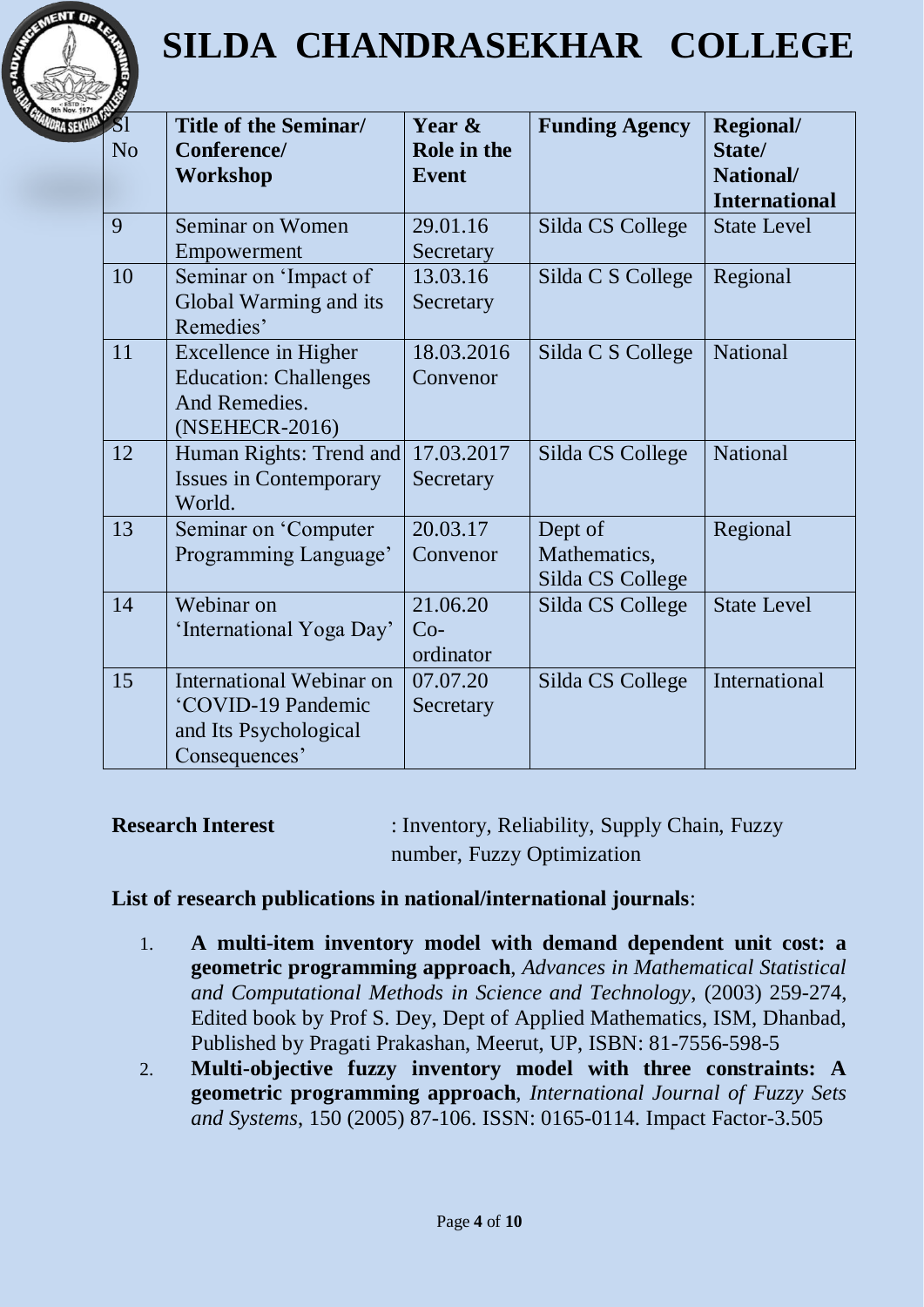

- 3. **A fuzzy inventory problem with stock dependent inventory costs via geometric programming approach**, *Tamsui Oxford Journal of Management Science*, Vol. 21, No. 1, (2005) 89-98. ISSN: 0258-5375
- 4. **Interactive fuzzy geometric programming method for multi-objective inventory problem**, *Fuzzy Logic and Optimization*, (2006), 15-29, Edited book by Prof S Nanda, Vice Chancellor, North Orissa University, Published by Narosa Publishing House Pvt Ltd, New Delhi, ISBN: 13: 978-81-7319-746-8.
- 5. **Multi-item deteriorated inventory model with a constraint: A geometric programming approach**, *European Journal of Operational Research*, Vol. 173, No. 1 (2006), 199-210. ISSN: 0377-2217. Impact Factor: 4.213
- 6. **Multi-item fuzzy inventory problem with space constraint via geometric programming method**, *Yugoslav Journal of Operations Research*, Vol. 16, No. 1, (2006) 55-66. ISSN: 0354-0243, **EISSN**: 2334-6043
- 7. **A displayed Inventory model with L-R fuzzy number**, *Fuzzy Optimization and Decision Making*, Vol. 5 (2006) 227-243. ISSN: 1568- 4539. Impact Factor: 4.319
- 8. **Multi-item imperfect production lot size model with hybrid number cost parameters**, *Applied Mathematics and Computation,* Vol 182 (2006) 1219-1230. ISSN: 0096-3003. Impact Factor: 3.472
- 9. **An MC<sup>2</sup> level inventory problem: A Geometric Programming approach,** *Tamsui Oxford Journal of Management Science*, Vol. 23, No. 4 (2007), 49-66. ISSN: 0258-5375
- 10. **A Multi-criteria Multi-constraint Level Economic Production and Marketing Planning Problem with Fuzzy Cost Parameters: A Geometric Programming Approach,** *International Journal of Fuzzy Mathematics*, Vol. 16 (4), (2008). 835-852. ISSN: [1066-8950](https://www.tib.eu/en/search/?tx_tibsearch_search%5Bquery%5D=issn%3A%281066-8950%29)
- 11. **Geometric programming approach to an interactive fuzzy inventory problem**, *Advances in Operations Research*, Vol. 2011, (2011), 1-17. ISSN: 1687-9147. Cite Score: 1.3
- 12. **Fuzzy Economic order quantity model with ranking fuzzy number cost parameters**, *Yugoslav Journal of Operations Research*, Vol 22, 2012, pp. 247-264. ISSN: 0354-0243, **EISSN**: 2334-6043
- 13. **An Imperfect Quality Inventory Problem: A Geometric Programming Approach,** *International Journal of Mathematical Sciences and Engineering Applications,* Vol 7, No 1, Jan 2013, pp-185-195, ISSN: 0973-9424. Impact Factor: 0.5650
- 14. **An Economic Production Inventory Problem with Reworking of Imperfect Items in Fuzzy Environment,** *MATEMATIKA* (*Malaysian Journal of Industrial and Applied Mathematics*), Vol. 30, No. 1, 2014, pp. 17-35. ISSN: 0127-8274, EISSN: 0127-9602. h-index: 19, i10-index-41.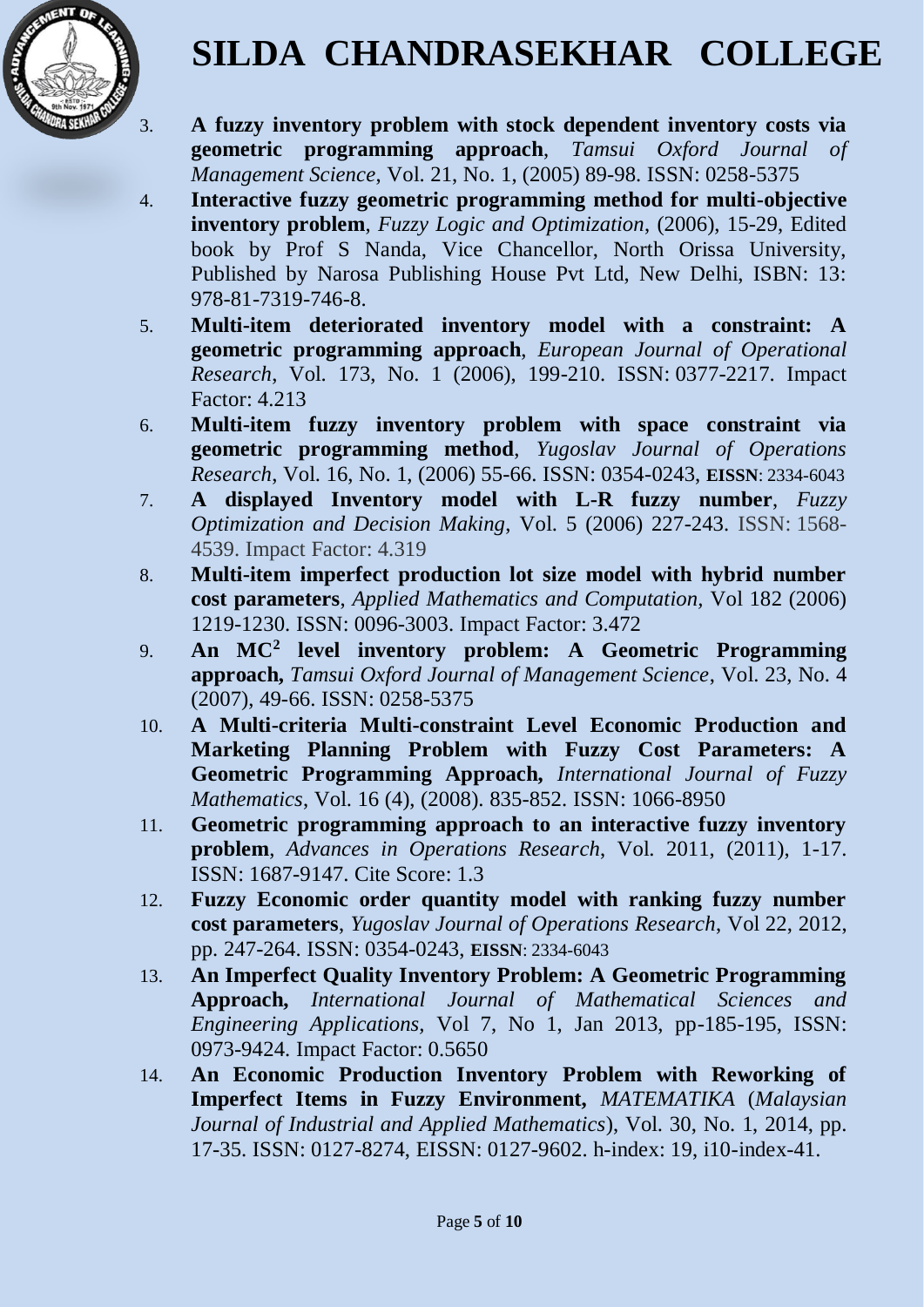

- 15. **Imperfect Production Inventory Problem with Interval Valued Coefficients,** *International Journal of Mathematical Sciences and Engineering Applications,* Vol 9, No 1, March 2015, pp-241-248, ISSN: 0973-9424. Impact Factor: 0.5650
- 16. **An Imperfect Production Inventory Problem with Inspection Errors**, *Journal of Mathematics and Informatics*, Vol 5, 2016, 45 – 55, ISSN: 2349 – 0632. Impact Factor: 1.627

|  |  | Presentation of research papers in seminars/conferences |  |
|--|--|---------------------------------------------------------|--|
|--|--|---------------------------------------------------------|--|

| SI.<br>No.     | Title of the paper<br><b>Presented</b>                                                                         | <b>Title of</b><br>Conference/<br><b>Seminar</b>                                                                     | <b>Organized</b><br>By                                                                                        | <b>Whether</b><br>International/<br>National/State/<br><b>Regional/College</b><br><b>Or University</b><br><b>Level</b> |
|----------------|----------------------------------------------------------------------------------------------------------------|----------------------------------------------------------------------------------------------------------------------|---------------------------------------------------------------------------------------------------------------|------------------------------------------------------------------------------------------------------------------------|
| $\mathbf{1}$   | A multi-item inventory<br>model with demand<br>dependent unit cost: A<br>GP approach                           | Recent Advances in<br><b>Operations Research</b><br>15-16.03.2001                                                    | Dept of Applied<br>Mathematics with<br>Oceanology and<br>Computer<br>Programming,<br>Vidyasagar<br>University | National                                                                                                               |
| $\overline{2}$ | Multi-item fuzzy<br>inventory model with<br>geometric programming<br>approach                                  | Advances in<br>Mathematical,<br>Statistical and<br>Computational<br>Methods in Science &<br>Technology<br>29-30.2001 | Department of<br>Applied<br>Mathematics,<br>Indian School of<br>Mines (ISM),<br>Dhanbad                       | <b>National</b>                                                                                                        |
| $\overline{3}$ | Multi objective fuzzy<br>EOQ model with three<br>constraints: A geometric<br>programming approach              | Information and<br>Optimization<br>31.12.2001-<br>01.01.2002                                                         | University of<br>Calcutta                                                                                     | <b>National</b>                                                                                                        |
| $\overline{4}$ | Interactive geometric<br>programming method for<br>multi-objective<br>economic production<br>quality           | Analysis and Discrete<br>Structure<br>22-24.12.2002                                                                  | Dept of<br>Mathematics,<br><b>IIT Kharagpur</b>                                                               | International                                                                                                          |
| 5              | Geometric programming<br>method for solving $MC^2$<br>level inventory problem<br>with fuzzy cost<br>parameters | <b>Recent Advances in</b><br><b>Mathematics</b><br>18-19.03.2004                                                     | Dept of Applied<br>Mathematics with<br>Oceanology and<br>Computer<br>Programming,<br>Vidyasagar<br>University | <b>National</b>                                                                                                        |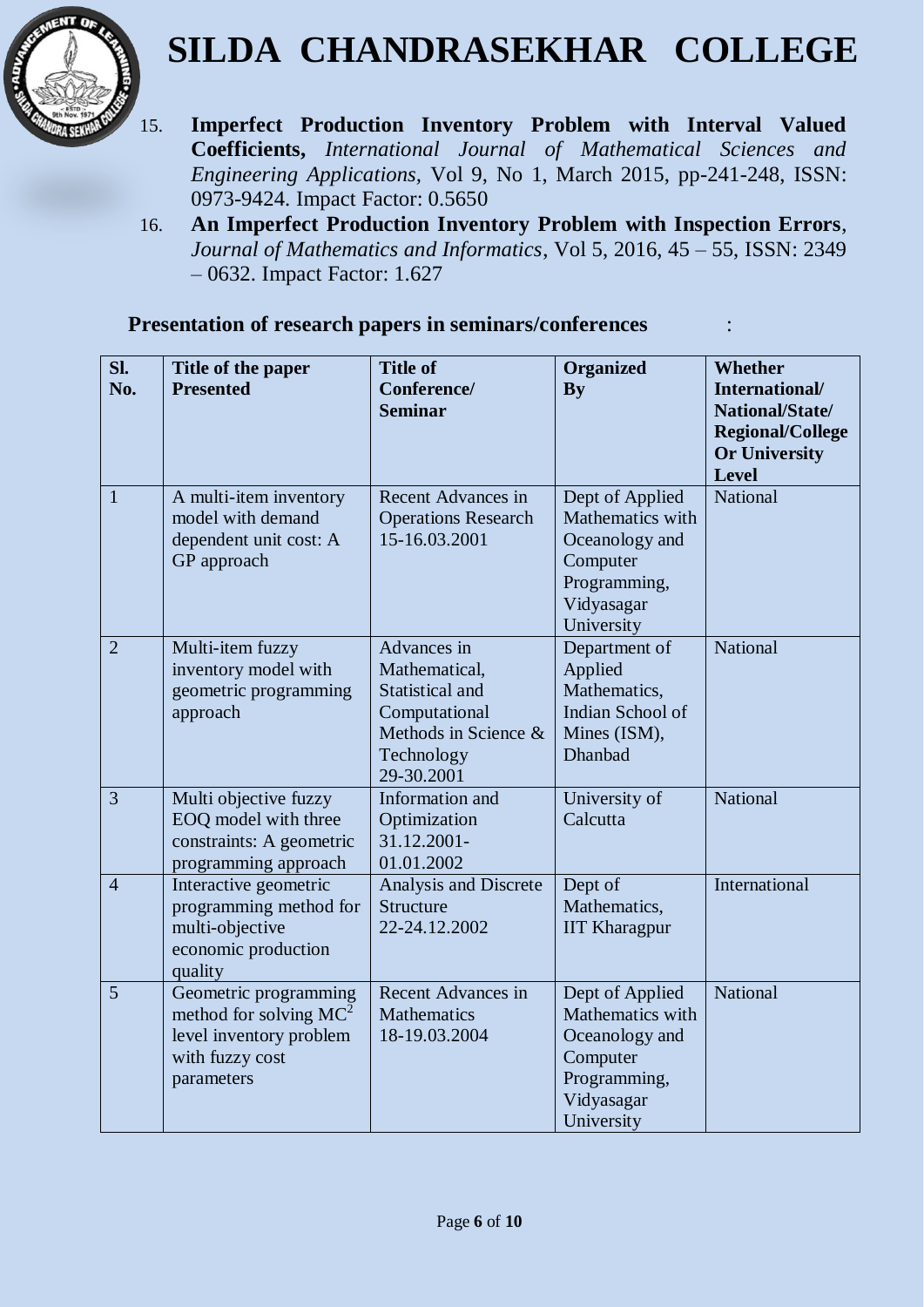

| SI.<br>No.     | Title of the paper<br><b>Presented</b>                                                                              | <b>Title of</b><br>Conference/<br><b>Seminar</b>                                                      | <b>Organized</b><br><b>By</b>                                                                  | <b>Whether</b><br>International/<br>National/State/<br><b>Regional/College</b><br><b>Or University</b><br><b>Level</b> |
|----------------|---------------------------------------------------------------------------------------------------------------------|-------------------------------------------------------------------------------------------------------|------------------------------------------------------------------------------------------------|------------------------------------------------------------------------------------------------------------------------|
| 6              | Signomial geometric<br>programming approach<br>to multi-item fuzzy<br>inventory problem                             | Mathematics and its<br>Application<br>27.03.2004                                                      | Department of<br>Mathematics,<br>Bengal<br>Engineering<br>College (Deemed<br>University)       | National                                                                                                               |
| $\overline{7}$ | Multi-item Fuzzy<br>inventory model with<br>ranking fuzzy numbers<br>of cost parameters                             | Mathematics and its<br>Applications<br>13-14.01.2011                                                  | Dept. Of<br>Mathematics,<br>Jadavpur<br>University                                             | National                                                                                                               |
| 8              | Fuzzy economic order<br>quantity model with<br>ranking fuzzy number<br>cost parameters                              | Frontiers in Applied<br>Mathematics and its<br>Computational<br>Aspects<br>15-17.03.2011              | Dept of<br>Mathematics,<br>University of<br>Calcutta                                           | International                                                                                                          |
| 9              | <b>Mathematical Analysis</b><br>in School level                                                                     | Learning as enjoying:<br>Co-curricular and<br>recreational activities<br>in Mathematics<br>18-19.2.11 | Sevayatan<br>Sikshan<br>Mahavidyalaya                                                          | <b>State Level-</b><br>Regional                                                                                        |
| 10             | An imperfect production<br>fuzzy inventory problem                                                                  | <b>Recent Developments</b><br>in Applied<br>Mathematics and its<br>Applications<br>30-31.03.2011      | Dept of Applied<br>Mathematics with<br>Oceanology and<br>Computer<br>Programming,<br><b>VU</b> | National                                                                                                               |
| 11             | An imperfect production<br>inventory problem with<br>rework in fuzzy<br>environment                                 | Emerging Trends in<br><b>Mathematics</b><br>19-20.12.2012                                             | Vidyasagar<br>University                                                                       | National                                                                                                               |
| 12             | An economic production<br>inventory problem with<br>reworking of imperfect<br>quality items in fuzzy<br>environment | <b>Recent Trends in</b><br>Mathematics and its<br>Applications<br>20-21.03.2013                       | Vidyasagar<br>University                                                                       | International                                                                                                          |
| 13             | <b>Application of Graph</b><br>Theory in Optimization                                                               | Design and Analysis<br>of Graph Algorithms<br>13-14.08.2012                                           | Dept of<br>Mathematics,<br>Raja N L Khan<br>Mahavidyalaya                                      | National                                                                                                               |
| 14             | Sir Asutosh Mookerjee:<br>A Legend Mathematician                                                                    | <b>Educationist Asutosh</b><br>and His Humanistic<br>Approach<br>21.12.2013                           | Chandrakona<br>Vidyasagar<br>Mahavidyalaya,<br>Chandrakona                                     | <b>State Level</b>                                                                                                     |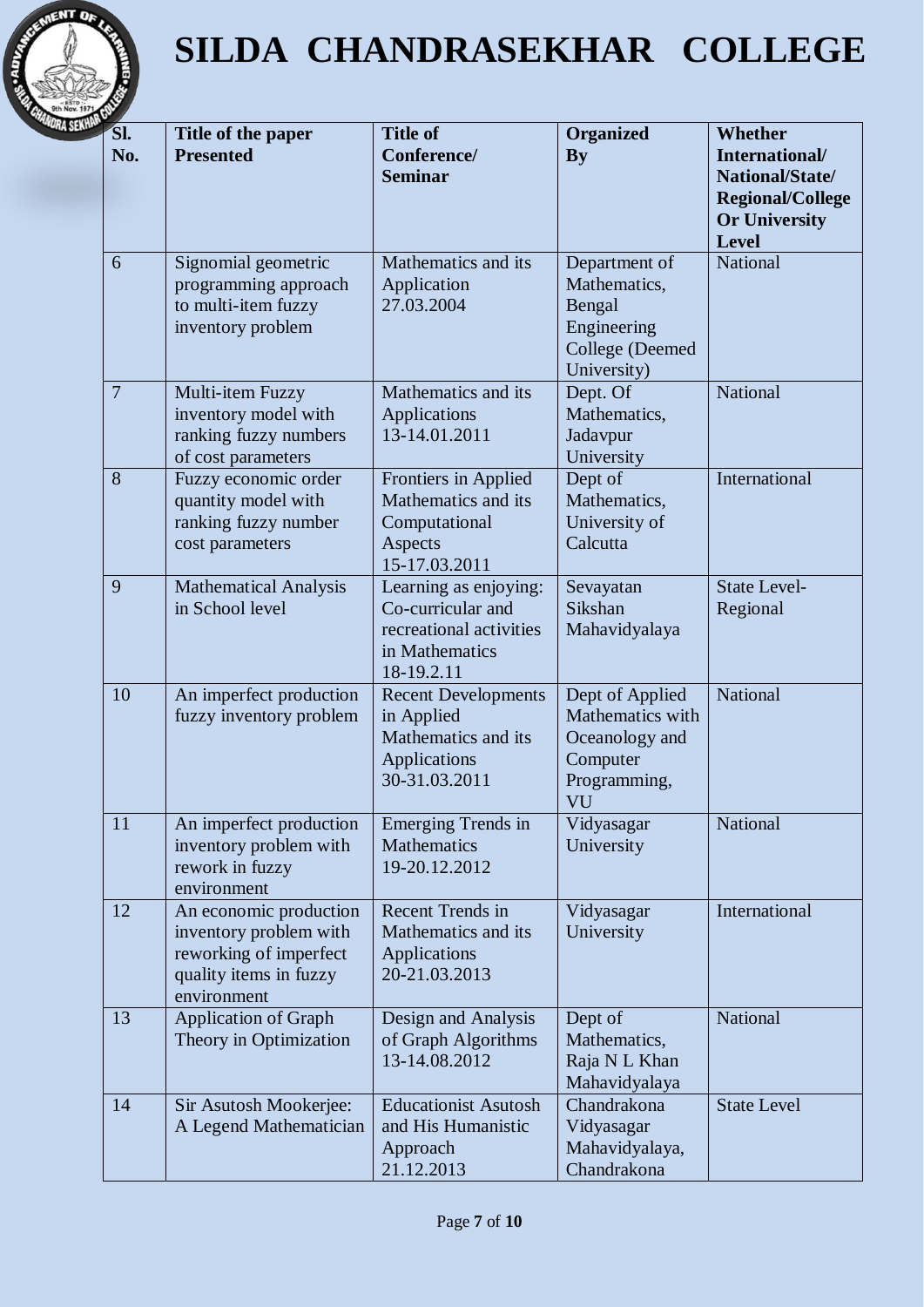

| SI. | Title of the paper                                        | <b>Title of</b>                                  | <b>Organized</b>                    | <b>Whether</b>                        |
|-----|-----------------------------------------------------------|--------------------------------------------------|-------------------------------------|---------------------------------------|
| No. | <b>Presented</b>                                          | Conference/<br><b>Seminar</b>                    | <b>By</b>                           | International/<br>National/State/     |
|     |                                                           |                                                  |                                     | <b>Regional/College</b>               |
|     |                                                           |                                                  |                                     | <b>Or University</b>                  |
| 15  | An Imperfect Production                                   | Recent Aspects in                                | Vidyasagar                          | <b>Level</b><br><b>National Level</b> |
|     | <b>Inventory Problem with</b>                             | Mathematics and their                            | University                          |                                       |
|     | Reworking of Items in                                     | Applications                                     |                                     |                                       |
|     | <b>Fuzzy Environment</b>                                  | 25-26.02.2014                                    |                                     |                                       |
| 16  | An Imperfect Production<br><b>Fuzzy Inventory Problem</b> | National Workshop<br>on Optimization And         | Department of<br>Appl. Math with    | <b>National Level</b>                 |
|     | with Reworking of                                         | <b>Fuzzy Optimization</b>                        | Ocean. and                          |                                       |
|     | Imperfect Items and                                       | 9.9.14-13.9.14                                   | Comp. Prog.                         |                                       |
|     | <b>Limited Capacity</b>                                   |                                                  | Vidyasagar<br>University            |                                       |
| 17  | An Imperfect Production                                   | <b>International</b>                             | Department of                       | International                         |
|     | <b>Inventory Problem with</b>                             | Conference on Recent                             | Appl. Math with                     | Level                                 |
|     | weighted Trapezoidal                                      | Trends in                                        | Ocean. and                          |                                       |
|     | <b>Approximation of Fuzzy</b><br><b>Cost Parameters</b>   | Mathematics and its<br>Applications              | Comp. Prog.<br>Vidyasagar           |                                       |
|     |                                                           | 18.3.15-19.3.15                                  | University                          |                                       |
|     |                                                           |                                                  |                                     |                                       |
| 18  | An EOQ Problem with                                       | National Seminar on                              | Dept of                             | National                              |
|     | <b>Defective Production</b><br>Rates and imprecise Cost   | <b>Recent Developments</b><br>in Mathematics and | Mathematics,<br>Kalyani             |                                       |
|     | Parameters                                                | its Applications                                 | University                          |                                       |
|     |                                                           | 21-22.01.2016                                    |                                     |                                       |
| 19  | <b>Effect of Global</b><br>Warming and its                | Global Warming<br>08.02.16                       | NSS Units,<br>Silda                 | College                               |
|     | Solution                                                  |                                                  | Chandrasekhar                       |                                       |
|     |                                                           |                                                  | College                             |                                       |
| 20  | An Imperfect production                                   | <b>National Conference</b>                       | Dept of Applied                     | National                              |
|     | inventory problem with<br>inspection errors               | on Optimization and<br>Computational             | Mathematics and<br>Oceanology and   |                                       |
|     |                                                           | <b>Mathematics</b>                               | Computer                            |                                       |
|     |                                                           | 01-02.03.2016                                    | Programming,                        |                                       |
|     |                                                           |                                                  | Vidyasagar                          |                                       |
| 21  | An economic production                                    | National Seminar on                              | University<br>Dept. of              | National                              |
|     | quantity model for                                        | Analysis and                                     | Mathematics,                        |                                       |
|     | imperfect quality items                                   | Applications:                                    | West Bengal                         |                                       |
|     | with shortages                                            | Celebrating 100 years<br>of the General Theory   | State University,<br><b>Barasat</b> |                                       |
|     |                                                           | of Relativity                                    |                                     |                                       |
|     |                                                           | 10-11.03.2016                                    |                                     |                                       |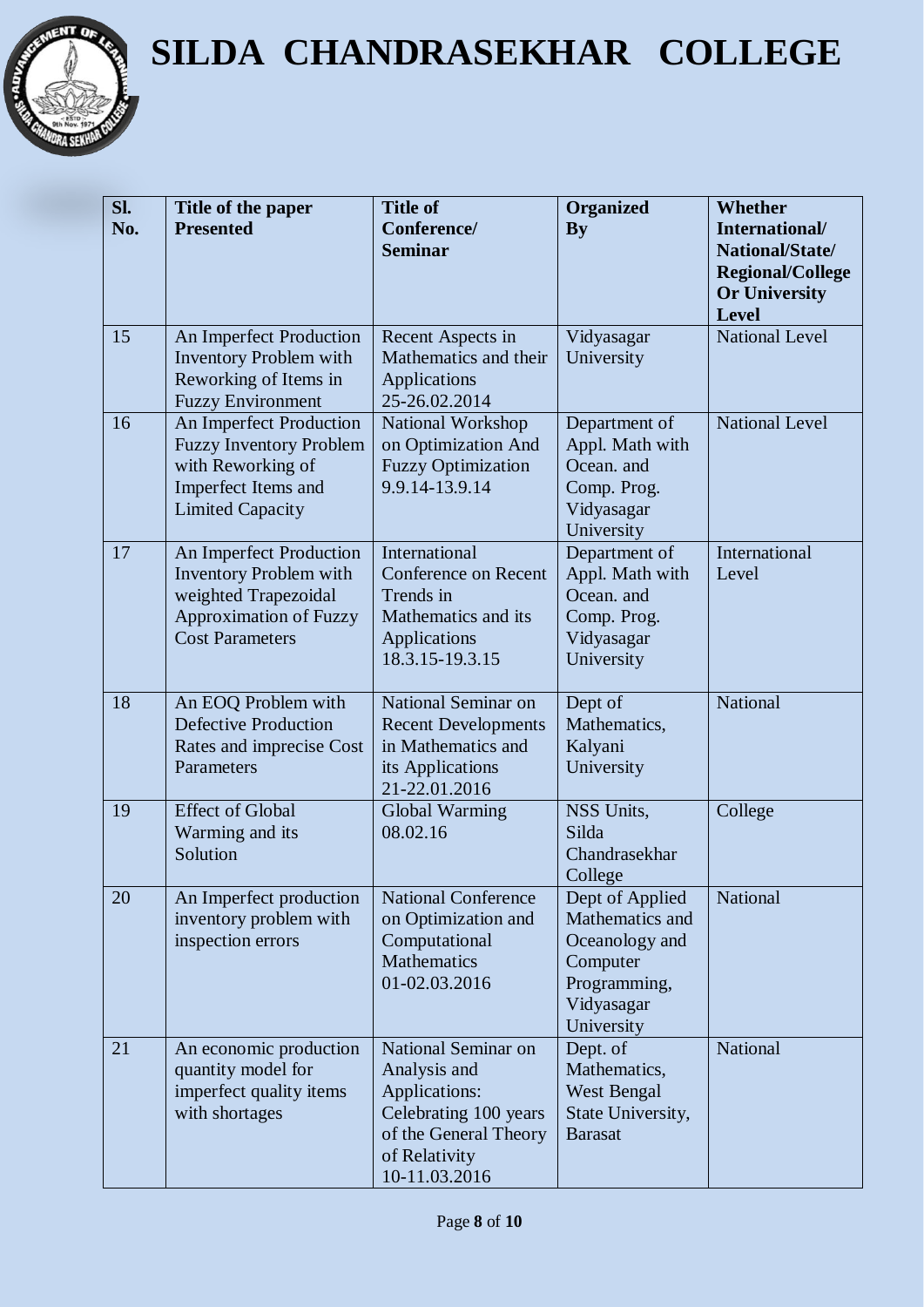

**Other activities (if any):**

 **UGC Minor Research Project: UGC (No. PSW – 096/11-12 dated 03.8.11) for the period 15.11.11 – 14.11.13**

#### **Reviewer of international journals**

- i) Computers & Industrial Engineering (CAIE)
- ii) European Journal of Operations Research (EJOR)
- iii) Applied Mathematical Modelling (AMM)
- iv) IEEE Transactions on Fuzzy Systems (IEEE TFS)
- v) International Journal of Operational Research (IJOR)
- vi) Yugoslav Journal of Operations Research (YJOR)
- vii) American Journal of Operations Research (AJOR)
- viii) Mathematical Modelling and Analysis (MMA)
- ix) [Asian Journal of Mathematics and Computer Research](http://www.ikpress.org/journal/44)
- x) [British Journal of Mathematics & Computer Science](http://sciencedomain.org/journal/6)
- xi) [Archives of Current Research International](http://sciencedomain.org/journal/41)
- xii) [Asian Research Journal of Mathematics](http://nrny.trk.elasticemail.com/tracking/click?msgid=nrny5j-5ggs0em6khnx2v&target=http%3a%2f%2fsciencedomain.org%2fjournal%2f2)
- xiii) [Journal of Advances in Mathematics and Computer Science](http://sciencedomain.org/journal/6)
- **Citation of papers by other researchers**: 173 as per the data from *ResearchGate* (an European social networking site [www.researchgate.net](http://www.researchgate.net/) for scientists and researchers)
- Organizing member of Gender sensitization programme on 'Save the Girl Child' in association with MANT, NGO on 02.09.13
- Organisation of awareness programme on 'Women Empowerment' in collaboration with 'Suchetana', NGO on 09.09.14 at Silda CS College
- Organisation of cultural competition on 'International Students' Day' on 17.11.14 at Silda C S College
- Organization of 3-day 'First Aid Training Camp' in association with 'St John Ambulance Brigade' from 05.01.15 to 07.01.15.
- $\triangleright$  Organization of Science awareness programme in association with Paschim Banga Vigyan Mancha on 11.09.15
- ▶ Organising 1<sup>st</sup> ever **Reunion** on 02.10.15
- $\triangleright$  Organising member of Thalassemia detection camp on 18.12.15